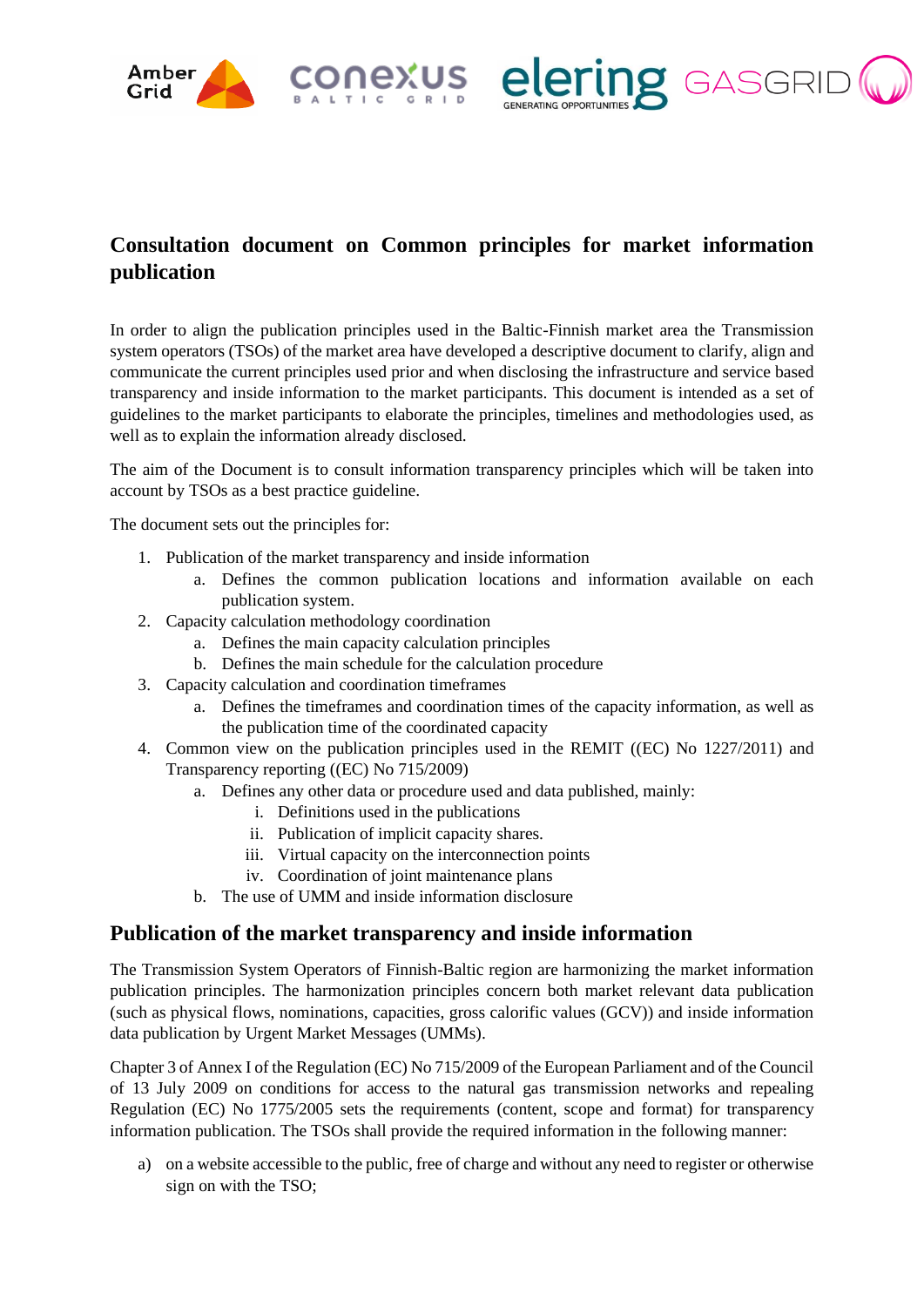

b) on a regular/rolling basis; the frequency shall be according to the changes that take place and the duration of the service;

**IZ** GASGRII

- c) in a user-friendly manner;
- d) in a clear, quantifiable, easily accessible way and on a non-discriminatory basis;

**iexus** 

- e) in a downloadable format that has been agreed between transmission system operators and the national regulatory authorities;
- f) in consistent units, in particular kWh shall be the unit for energy content and m3 shall be the unit for volume;
- g) in the official language(s) of the Member State and in English.

TSOs are publishing the technical information necessary for network users to gain effective access to the system, the definition of all relevant points for transparency requirements and the information to be published at all relevant points are published on the Transparency Platform offered by ENTSOG and on individual TSOs webpage.

The information publication overview is provided in the Annex 1 of this procedure giving overview of all TSOs publication practices in single place.

## **Capacity calculation and publication**

#### **Capacity calculation methodology**

According to Article 2(1)(18) of Regulation 715/2009 the TSOs are offering maximum firm capacity which can be offered for market participants taking account of system integrity and the operational requirements of the transmission network. Each TSO's capacity calculation methodology is available under Annex 1 table reference 3.1.2 (m). TSOs are commonly calculating the technical capacity at the relevant points and values are coordinated based on "lesser-rule" principle and published taking into account the coordination timeframes and other principles described below.

#### **Capacity calculation and coordination timeframes**

The Baltic-Finnish market area TSOs shall coordinate, calculate and publish technical capacity in the timeframes described in this section for all relevant points. Due to different characteristics of the relevant points, the capacity calculation and coordination timeframes are not fully harmonized. The current deadlines and principles are defined in existing agreements between the TSOs:

- 1. Interconnection agreement (Elering and Gasgrid)- Agreements governing the operational principles of Balticconnector interconnection point as well as the coordination principles between system operators.
- 2. Technical agreement (Elering and Conexus Baltic Grid) Agreement governing the technical principles for operation, data exchange and other related topics.
- 3. Interconnection agreement (Amber Grid and Conexus Baltic Grid) Agreements governing the operational principles of Kiemenai interconnection point as well as the coordination principles between system operators.

Based on the outcome of consultation the review of those agreements is foreseen to further align the publication of information and coordination procedures. The current practices defined in the existing agreements are as follows: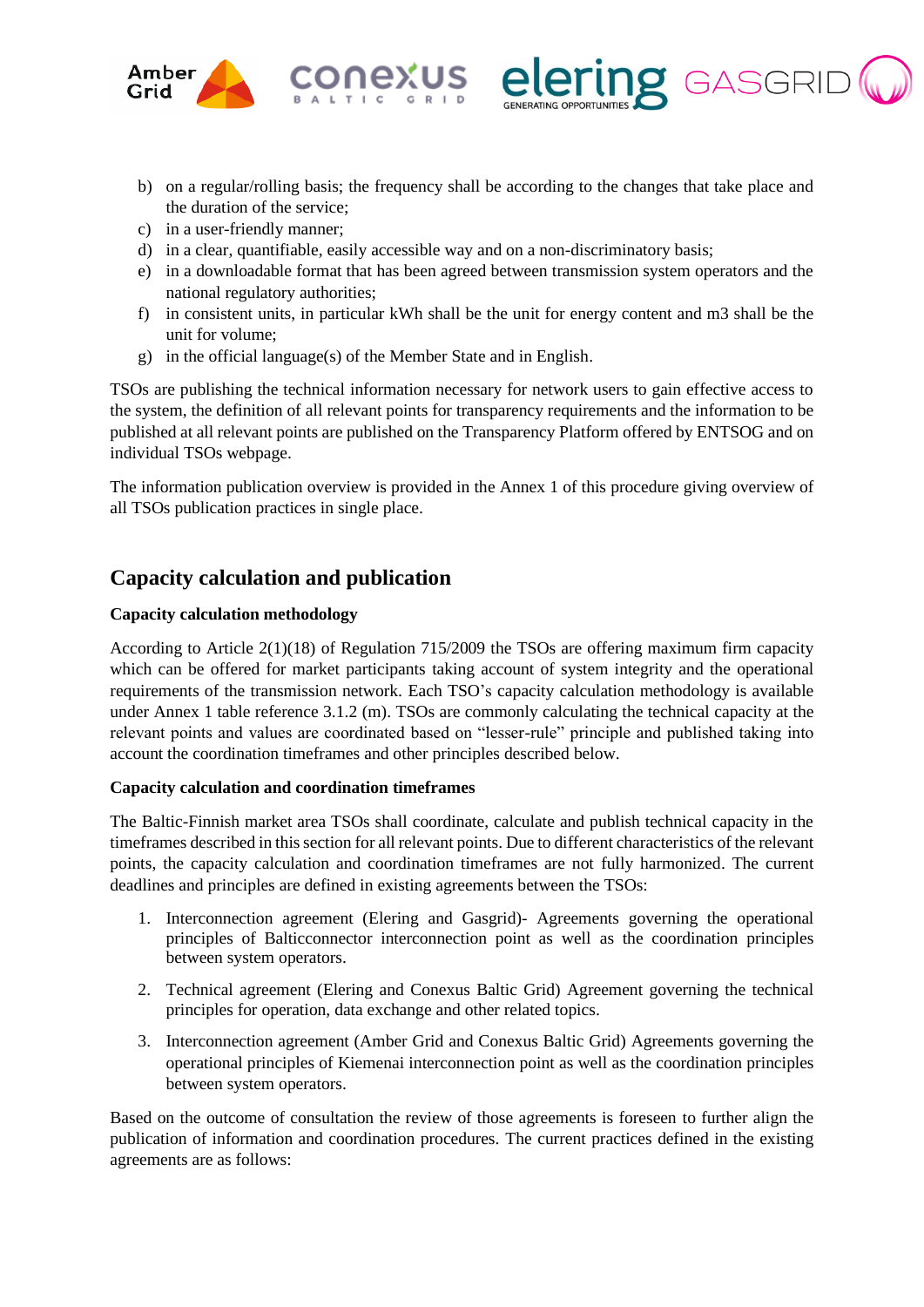



Technical capacity will be published at least 10 years ahead and available capacity and booked capacity at least 24 months ahead, based on the available information at the time of publication. As the maintenance plan review period consists of outages up to year ahead, the capacity information for next gas years uses the normal operational capacity values (if there aren't any known limitations). The technical capacity value shall be reviewed periodically and updated if there is new information having impact on the technical capacity values. The technical capacity, available capacity and booked capacity are published on the ENTSOG Transparency Platform and on TSOs homepages. Exceptional event and interruptions limiting the capacity shall be published using UMM messages.

exus

**Z** GASGRII

When coordinating the maintenance plans the principle that any planned maintenance works impacting the capacity shall not be planned at least 42 days before the delivery day. If there are maintenance works that can't be postponed unplanned maintenance can be published with shorter lead lime. Any type of outage is published according REMIT as soon as possible after the capacity calculation and coordination of outage is finalized. Information regarding place of publication is described in the section *Coordination of joint maintenance plans*.

#### **Elering AS and Conexus Baltic Grid:**

Capacity coordination and publication timelines in accordance with the framework agreement between Conexus and Elering states the following timeframes. Prior to capacity calculation the system operators coordinate the maintenance plans in order to align the maintenance plans. The coordinated maintenance plan is used for basis for the capacity calculation and coordination:

- 1. Year ahead (booking window opens on 1st of July each year) by  $15<sup>th</sup>$  of June each year
- 2. Quarterly (booking window opens 2 months before beginning of the quarter) by  $15<sup>th</sup>$  of June, 15th of September, 15th of December and 15th of March
- 3. Month ahead 15th of two months before;
- 4. Day ahead at 10:00 EE(S)T on D-1;
- 5. In case of exceptional change of capacity, as soon as possible;

#### **Gasgrid Finland:**

Gasgrid calculates the technical capacity by using SIMONE modeling software. Gasgrid applies hydraulic calculation model.

Balticconnector is the only interconnection point to/from Finnish gas network. Gasgrid coordinates the entry and exit technical capacity offered at Balticconnector with Estonian and Latvian TSOs. By coordinating the technical capacities, the purpose is to maximise the capacity which can be offered for the market participants. The technical capacities are not only impacted by characteristics of local transmission system, but the neighboring transmission systems may have a significant impact on the technical capacities. Gasgrid coordinates the technical capacity calculation results with Elering AS and Conexus Baltic Grid in order to align the capacity values so that it takes into account the capability to transport gas accordingly. The technical capacity of Balticconnector are published in the ENTSOG Transparency Platform.

At Balticconnector interconnection point, the capacity is coordinated and calculated according to the following schedule: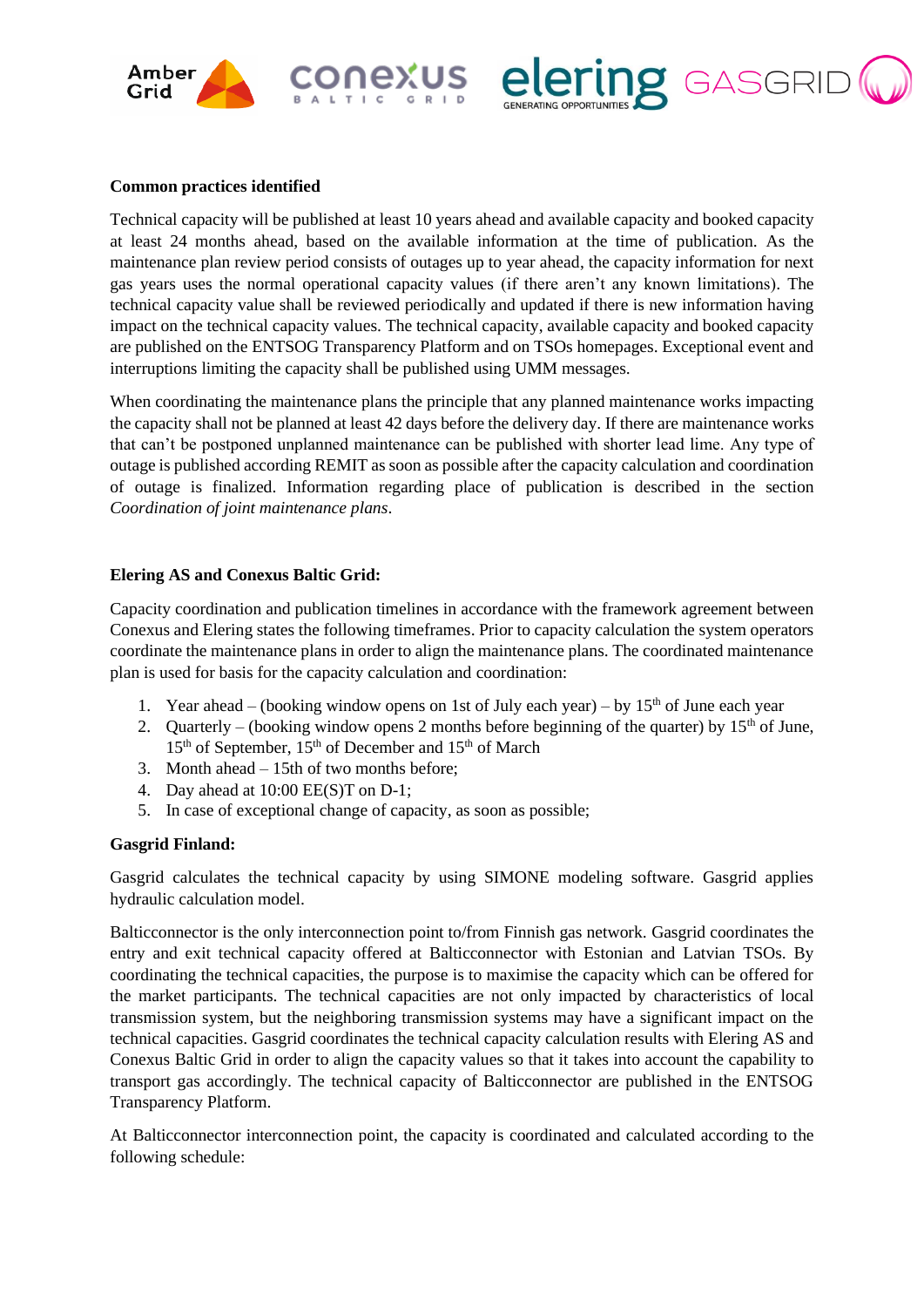



- 1. Year ahead capacity is coordinated and calculated by 15th of June each year.
- 2. Month ahead 21st of previous month.
- 3. Day-ahead at D-1 by 17:00 EE(S)T
- 4. In case of exceptional change of capacity, as soon as possible after the capacity calculation and coordination of outage is finalized

Gasgrid Finland and Elering will evaluate the applicable coordination and calculation schedule at Balticconnector. The schedule may be amended if the TSOs find more efficient and appropriate schedule taking into account the coordinated maintenance plan.

The technical capacity of Imatra entry point is set to the value of 220 GWh/day, except during the periods of maintenance works affecting to the technical capacity. The technical capacity of Imatra entry point is published in the ENTSOG Transparency Platform.

At Finnish exit zone, biogas virtual entry point and LNG virtual entry point Gasgrid Finland does not publish technical capacity values, because Gasgrid Finland has evaluated that it is capable to transport and receive gas in its transmission system without limitations. This means shippers may book entry and/or exit capacity products without restrictions on these points.

#### **Amber Grid:**

At GIPL IP offered capacity will be published according to the requirement of CAM NC and network users will be notified according to the following schedule:

- 1. Capacity for yearly products at least 1 month before the auction starts; Art. 11(8) (yearly capacity auctions shall start on the first Monday of July each year unless otherwise specified in the auction calendar; Art. 11(4));
- 2. Capacity for quarterly products two weeks before the quarterly auctions start; Art.  $12(6)$ (annual quarterly capacity auctions shall start on the following days, unless otherwise specified in the auction calendar: (a) on the first Monday of August; (b) on the first Monday of November; (c) on the first Monday of February; (d) on the first Monday of May; Art. 12(4));
- 3. Capacity for monthly products one week before the auction starts; Art. 13(6) (auctions shall start on the third Monday of each month for the following monthly standard capacity product unless otherwise specified in the auction calendar; Art 13(4));
- 4. Capacity for day-ahead products at the time the bidding round opens; Art. 14(8) (The bidding round shall open every day at 15.30 UTC (winter time) or 14.30 UTC (daylight saving); Art.  $14(5);$
- 5. Capacity for within-day products after closure of the last day-ahead auction; Art. 15(9).

## **Other capacity related information and publication principles used in the REMIT and Transparency reporting**

#### **Publication of implicit capacity shares**

Implicit capacity allocation via Trading platform is allocated for Balticconnector and Kiemenai interconnection points. The amount of capacity share given to Trading platform for allocation is agreed with adjacent system operators as set out in the network rules of the adjacent market areas.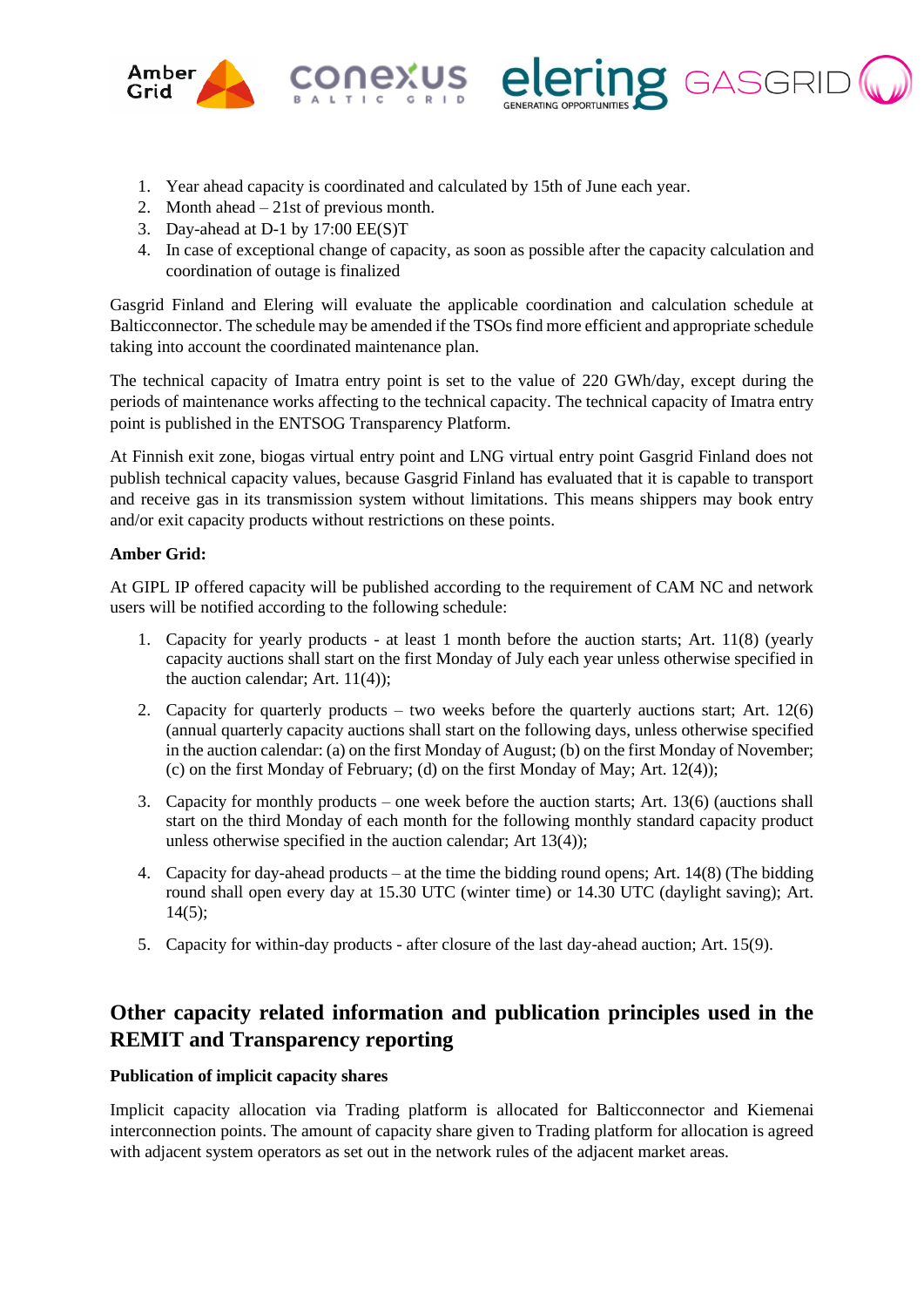

In accordance with the network rules set out in the common balancing zone the TSOs publish the information related to implicit capacity share allocated via the trading platform shall be:

**iexus** 

**IZ** GASGRII

- 1. In Estonian and Latvian market area: "The amount of capacity given for implicit capacity allocation via trading platform(s) is determined based on historical data and on the principle of minimizing capacity shortage either for implicit capacity allocation via trading platform or for implicit capacity allocation via confirmed quantity. In case on previous day all capacity given to trading platform(s) was allocated, the trading platform(s) may request amount of capacity to be increased by five per cent. In case on previous day all capacity available for allocation by confirmed quantity was allocated and all capacity given to trading platform(s) was allocated, the amount of capacity given for trading platform(s) is reduced by five per cent.". Any change of the implicit capacity share will be communicated in advance in accordance with market rules using the UMM message publication. 10% of capacity shares are used currently
- 2. In Finnish market area: Gasgrid Finland shall define the share of technical capacity to be offered via trading platform(s) (gas exchange) and the TSO's platform (OTC). The amount of technical capacity given for implicit capacity allocation via trading platform(s) is set by Gasgrid. The rest of technical capacity given for implicit capacity allocation is set by Gasgrid for bilateral overthe-counter (OTC) trading. If the share of capacity offered for trading platform(s) will be changed, Gasgrid will announce about the change beforehand.
- 3. In Lithuanian market area: at least 80 percent of available day-ahead and within-day capacities at the entry/exit point of the interconnection of Lithuanian and Latvian gas transmission systems shall be allocated via implicit capacity allocation.

#### **Virtual capacity on the entry-exit points**

On Balticconnector and Incukalns UGS entry-exit points, the virtual capacity is offered in coordination with adjacent system operator taking into account possible physical limitations. Virtual capacity is offered based on day-ahead confirmed nominations. Physical and virtual limitations of specific points are listed below:

- 1. Balticconnector: Virtual capacity may be offered based on Virtual Reverse Flow at Balticconnector to increase Available Capacity. The virtual capacity is limited due to the possible changes in day-ahead nominations. The maximum offered virtual capacity per direction is 46 000 kWh/h. If the amount of virtual capacity will be changed, Gasgrid will announce about the change beforehand.
- 2. Incukalns UGS entry exit points has interruptible virtual counter-flow capacity up to the amount allocated in the direction of the actual technological regime (storage cycle season) of Incukalns UGS in accordance with the Regulations regarding the use of the Incukalns UGS.

#### **Coordination of joint maintenance plans**

The TSOs of Baltic-Finnish region have started the joint assessment of Regional Transmission System maintenance plans and Capability analysis in order to operate the gas systems on a regional level more efficiently. The timeline for the action points of technical and operational co-operation are presented below.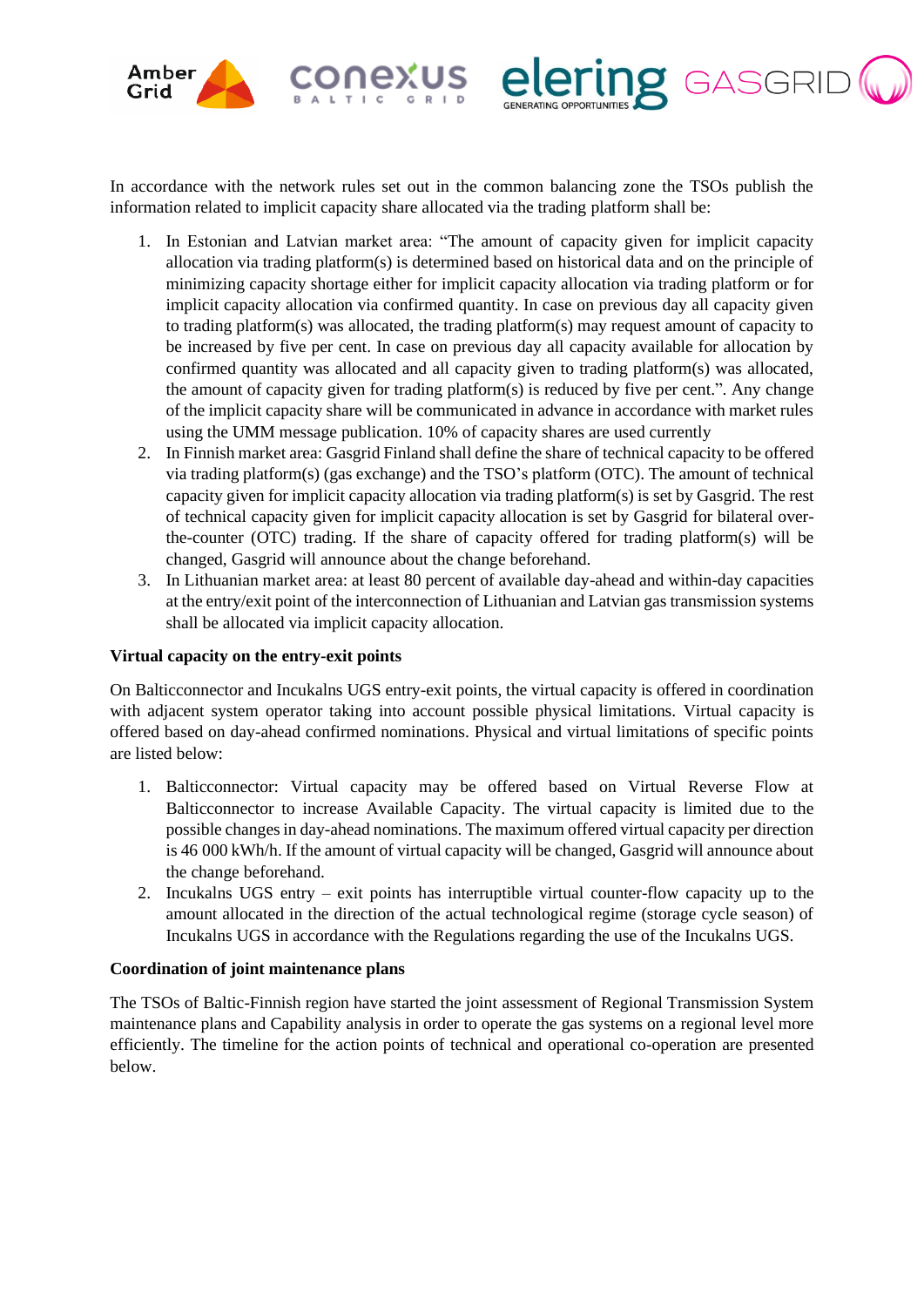



| TECHNICAL AND OPERATIONAL CO-OPERATION                                                                                                                                                                                  | Q1/21 | Q <sub>2</sub> | Q <sub>3</sub> | Q <sub>4</sub> | Q1/22 | Q <sub>2</sub> | Q <sub>3</sub> | Q4 |
|-------------------------------------------------------------------------------------------------------------------------------------------------------------------------------------------------------------------------|-------|----------------|----------------|----------------|-------|----------------|----------------|----|
| <b>Assessment of Regional Transmission System Capability</b><br>with current setup and after ongoing infrastructure<br>development projects                                                                             |       |                |                |                |       |                |                |    |
| <b>Coordination of Joint Maintenance Plans</b>                                                                                                                                                                          |       |                |                |                |       |                |                |    |
| <b>COMMS: Regional Gas Market Council</b><br>• Publication of Regional Transmission system capability<br>assessment $(^\sim 08)$<br>• Presentation and publication of PCI-project status and joint<br>maintenance plans |       |                |                |                |       |                |                |    |

US<br>"

The coordination of the maintenance is led by Conexus Baltic Grid. The TSOs are collecting their national maintenance needs and their impact, after which the timing of maintenance will be coordinated commonly. The target is that the maintenance works will have as little impact for market participants as possible. Once the coordination of the TSOs is completed and final maintenance plans are confirmed, the information will be published to the market. During the maintenance period the review of the annual maintenance plan is done based on individual changes of the maintenances. TSO leading the maintenance work shall notify the adjacent TSOs of the change of timeline and possible impact on other outages involved in the maintenance plans. Any coordinated outage in the maintenance plan shall be communicated to the market after the coordination and calculation of capacity information is finalized.

Each TSO shall be responsible for the publication of their affected asset information and shall use the publication locations set out in Annex 1 of this document, mainly TSOs website, respective UMMs and ENTSOG Transparency Platform.

### **The use of UMM and inside information disclosure**

Starting from 01.01.2021 all TSOs of Baltic-Finnish market area are publishing information in one common inside information reporting platform provided by GET Baltic. All TSOs information on their relevant interconnection points and impact on capacity information can be found in single place. TSOs are commonly coordinating the information published with adjacent system operators to assure the integrity of the information and to keep communication same for both area market participants.

In addition to infrastructure unavailability, which is published, using format "unavailability of gas facilities" of infrastructure TSOs are also publishing relevant market information using other market information messages. For instance, but not limited to:

- 1. Expansion and dismantling of infrastructure that causes change of technical capacity
- 2. Information about milestones of relevant infrastructure projects

TSOs consider, that "planned unavailability" means a programmed change in capacity, for instance, maintenance plan, whereas "unplanned unavailability" stands for a change in capacity due to, for instance, an outage or forced limitation of capacities. Planned interruptions are usually intentional and driven by the decision of TSOs, whereas unplanned events are not intentional and not related to TSOs decisions.

A separate criterion for the unplanned unavailability (instead of planned unavailability) is that the relevant capacity unavailability UMM is published less than 42 calendar days prior to the commencement of the particular capacity interruption to which UMM applies.